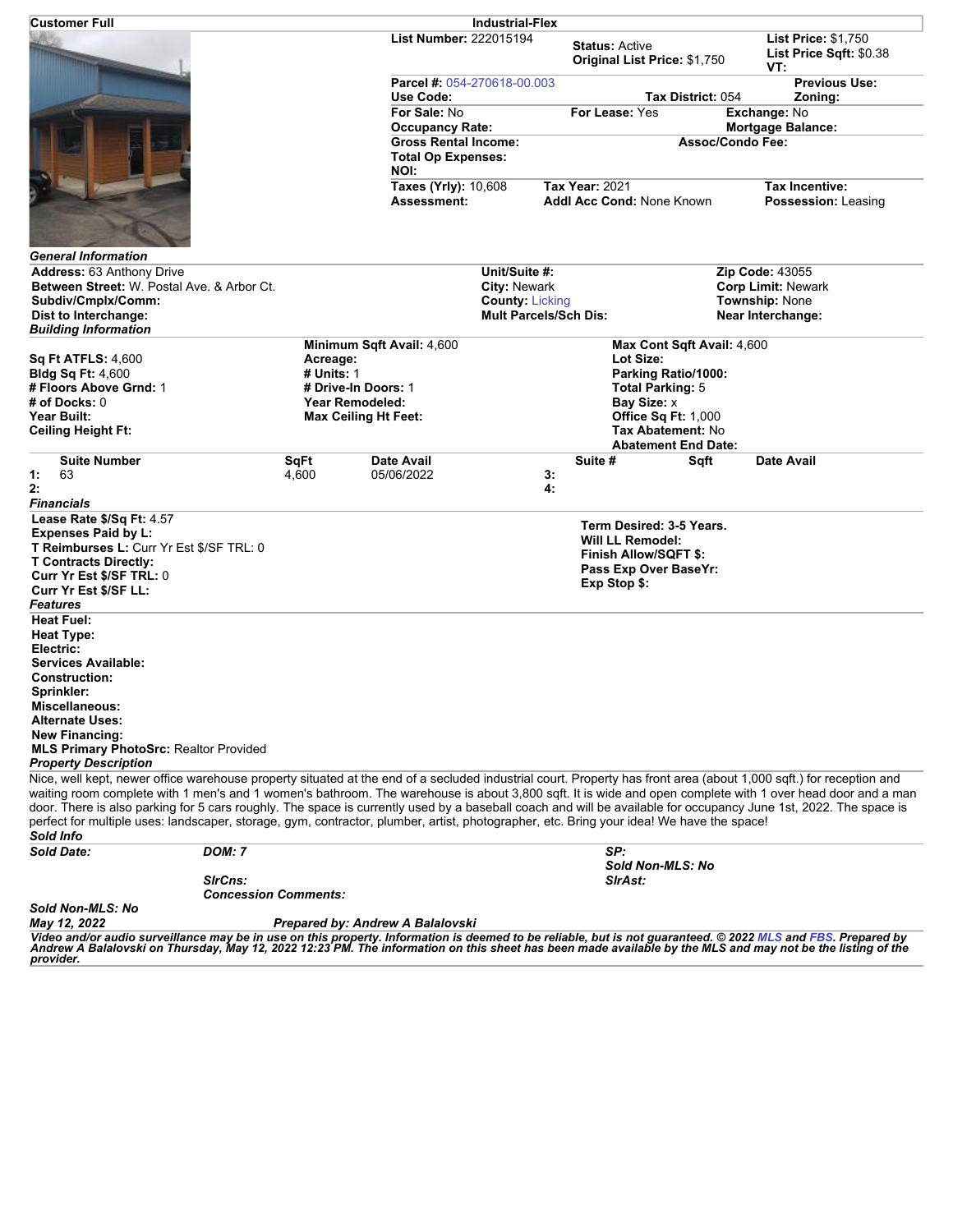



*20220504\_155914 20220504\_160026*





*20220504\_155851 20220504\_155901*



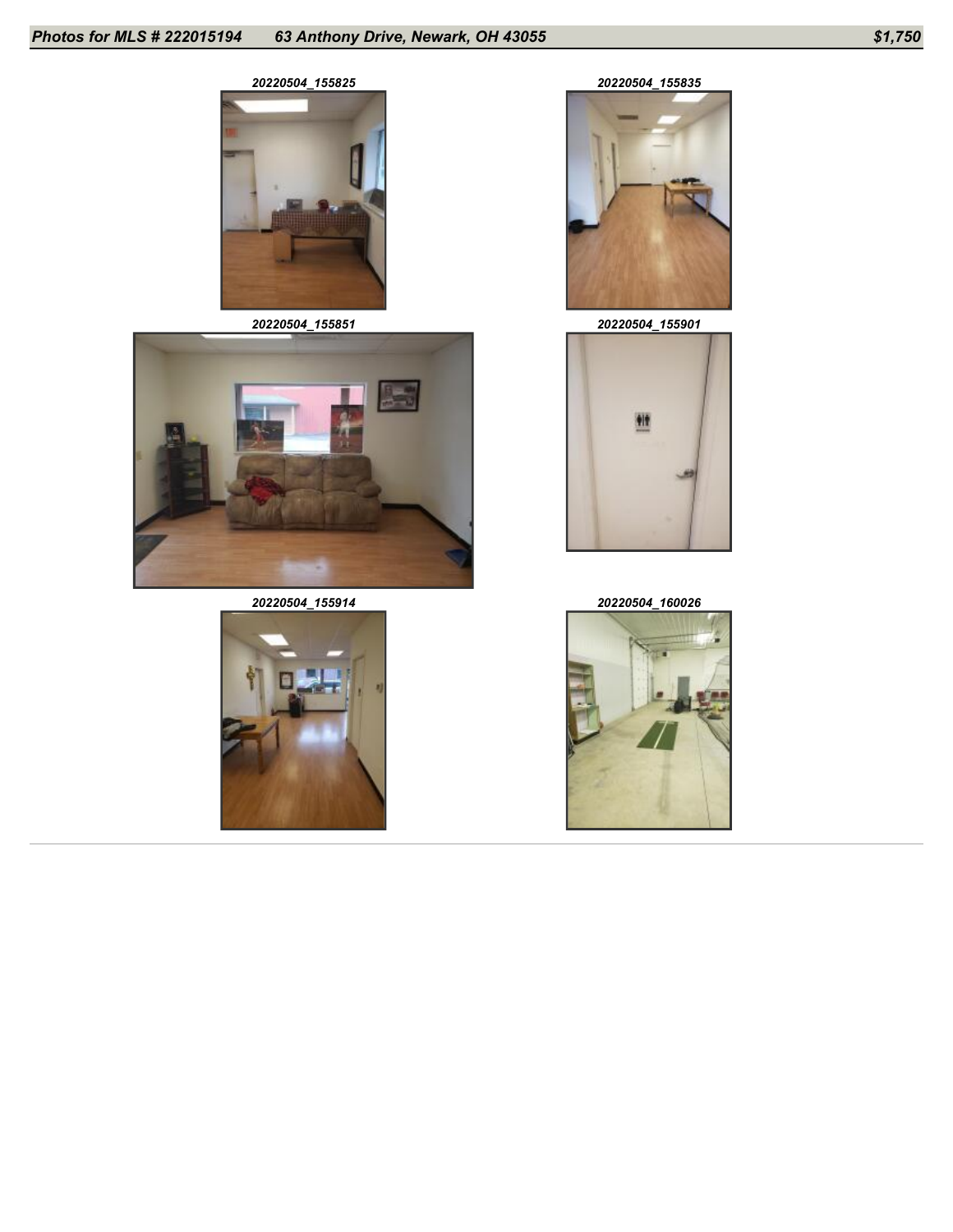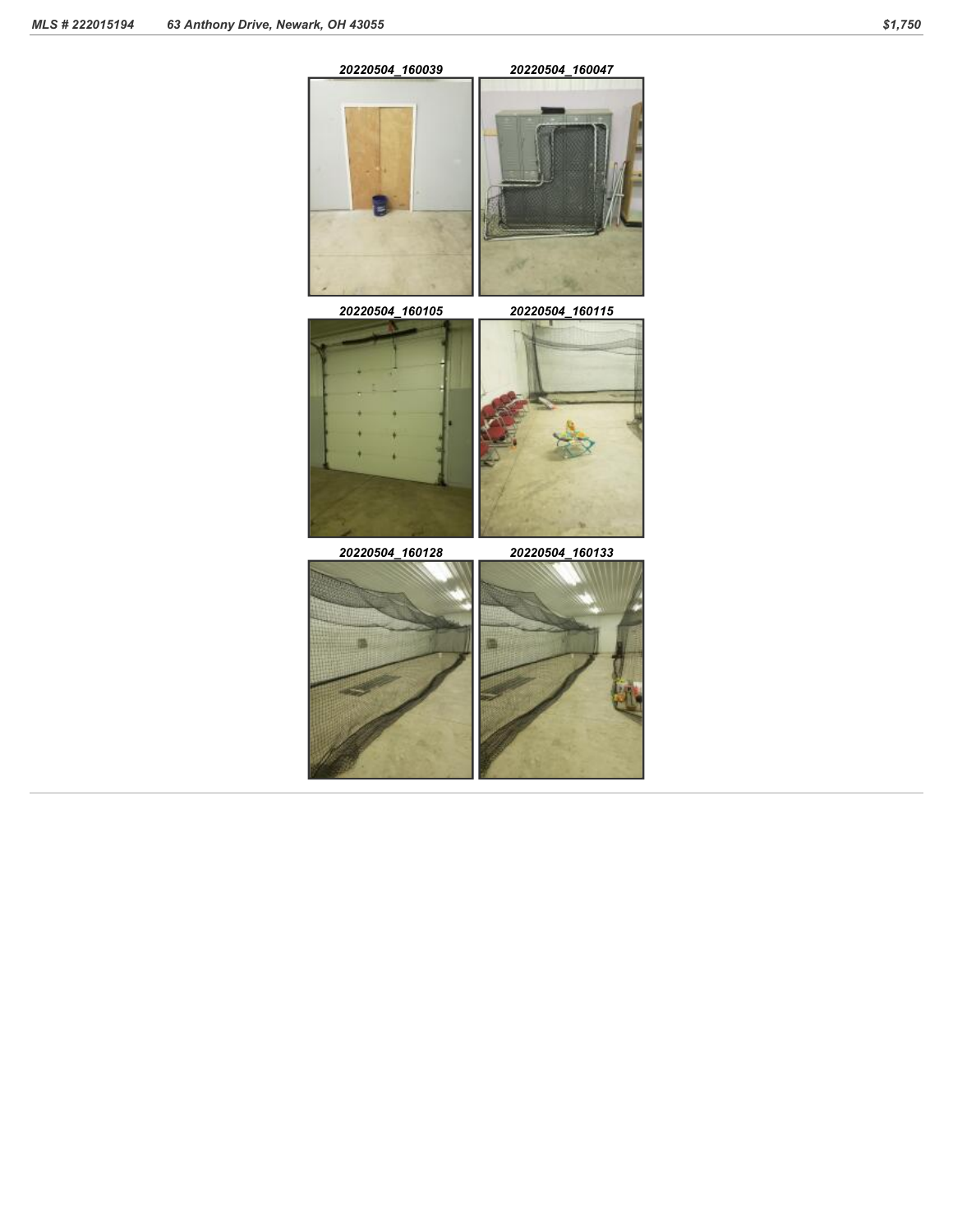*20220504\_160227 20220504\_160253*



*20220510\_141604 20220510\_141517*



*20220510\_141456 20220510\_141508*